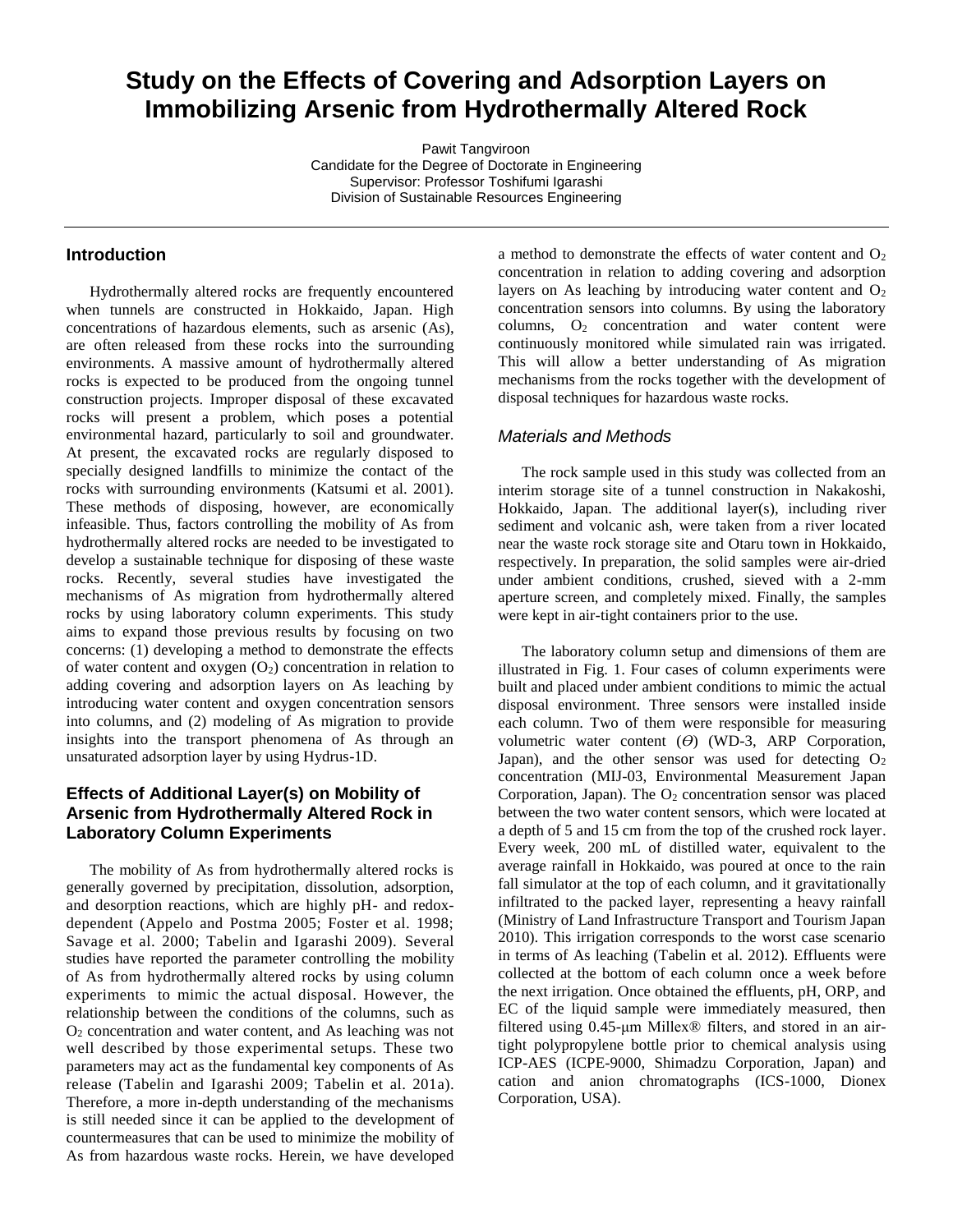

concentration sensor,  $(\Box)$  Water content sensor,  $(\Box)$  volcanic ash, and  $(\blacksquare)$  river sediment (All units are in mm.)

#### *Results and Discussion*

#### Effects of additional layer(s) on water content and oxygen concentration

Figures 2a–d show the change in volumetric water content in cases 1 to 4. During the first few weeks, after irrigation in all cases, the water content rapidly increased, and then remained at higher content, demonstrating the accumulation of water inside the columns. The water content at a deeper rock layer in case 1 was slightly decreased after each irrigation for the first few weeks whereas the water content in the other cases became almost constant regardless of the irrigation. This is probably due to the water retention characteristics of additional layer(s) in cases 2 to 4; covering and adsorption layers can help to prevent rapid evaporation and percolation of water from the rock layer, respectively. In all columns, as time elapsed, the shallower water content fluctuated in accordance with weekly irrigation while almost constant water content was observed in the deeper layer. These results indicate that the water content in the upper rock layer was unsaturated whereas the water content in the lower layer was almost saturated. The degree of fluctuation of the shallower water content in case 3 was less drastic than those in cases of 1, 2, and 4, indicating either the lower porosity distribution around the sensor or the higher saturation state at the shallower layer. The nearly saturated zone in the rock layer was expected to be more in cases 2, 3, and 4 than case 1 due to the presence of the adsorption layer in those cases. Moreover, in case 2, a flat peak of the signal from the shallower sensor was observed from week 9, indicating larger development of the zone with almost saturated water content, caused by development of clogging water pathways in the column.

Figure 3 shows the change in  $O_2$  concentration in cases 1 to 4. The  $O_2$  sensors used in this experiment can detect  $O_2$ concentration in both gaseous and aqueous phases. Initial  $O<sub>2</sub>$ concentration was approximately 21% in all the cases, which is equivalent to the average ambient concentration of  $O_2$ . Except for case 1, the amount of  $O<sub>2</sub>$  gradually decreased before the first collection (week 3 for case 1 and week 4 for

the other cases). After the water content at the deeper rock layer approached saturation,  $O_2$  concentration dramatically decreased and reached almost zero at week 6 in cases 2 and 3, and at week 10 in case 4. On the other hand, in case  $1, O_2$ concentration gradually decreased until week 10 before exponentially decreasing and reaching almost zero at week 15. These results clearly indicate a negative correlation between  $O_2$  concentration and volumetric water content, meaning that the faster the accumulation of water, the faster the reduction of  $O_2$  concentration. A delay in the reduction among them was observed, which is possibly due to the effects of the adsorption and covering layers. It was only the rock layer in case 1 (without covering and adsorption layers) that led to the slowest accumulation of water among all the cases. This resulted in the slowest reduction of O2. Moreover, the  $O_2$  concentration was affected not only by water replacement but also by the oxidation of sulfide minerals in the rock. This observation was supported by the slight reduction of  $O_2$  concentration at the position where water content was already stable.



Figure 2 Changes in water content; (a) Case 1, (b) Case 2, (c) Case 3, and (d) Case 4



#### Effects of additional layer(s) on Arsenic Release

Figure 4 shows the change of As concentration in the effluent in cases 1 to 4. The As concentration in case 1 was the highest among all the cases and fluctuated between 19 and 38 μg/L throughout the experiment. On the other hand, the leaching concentration of As in case 4 was higher than 10 μg/L during the first 17 weeks before a sudden decrease in week 19 to below 5  $\mu$ g/L while, in cases of 2 and 3, it was below the drinking water guideline (10 μg/L) except for the leaching of the second effluent in case 2 (WHO 2011). As mentioned earlier, the presence of additional layer(s) resulted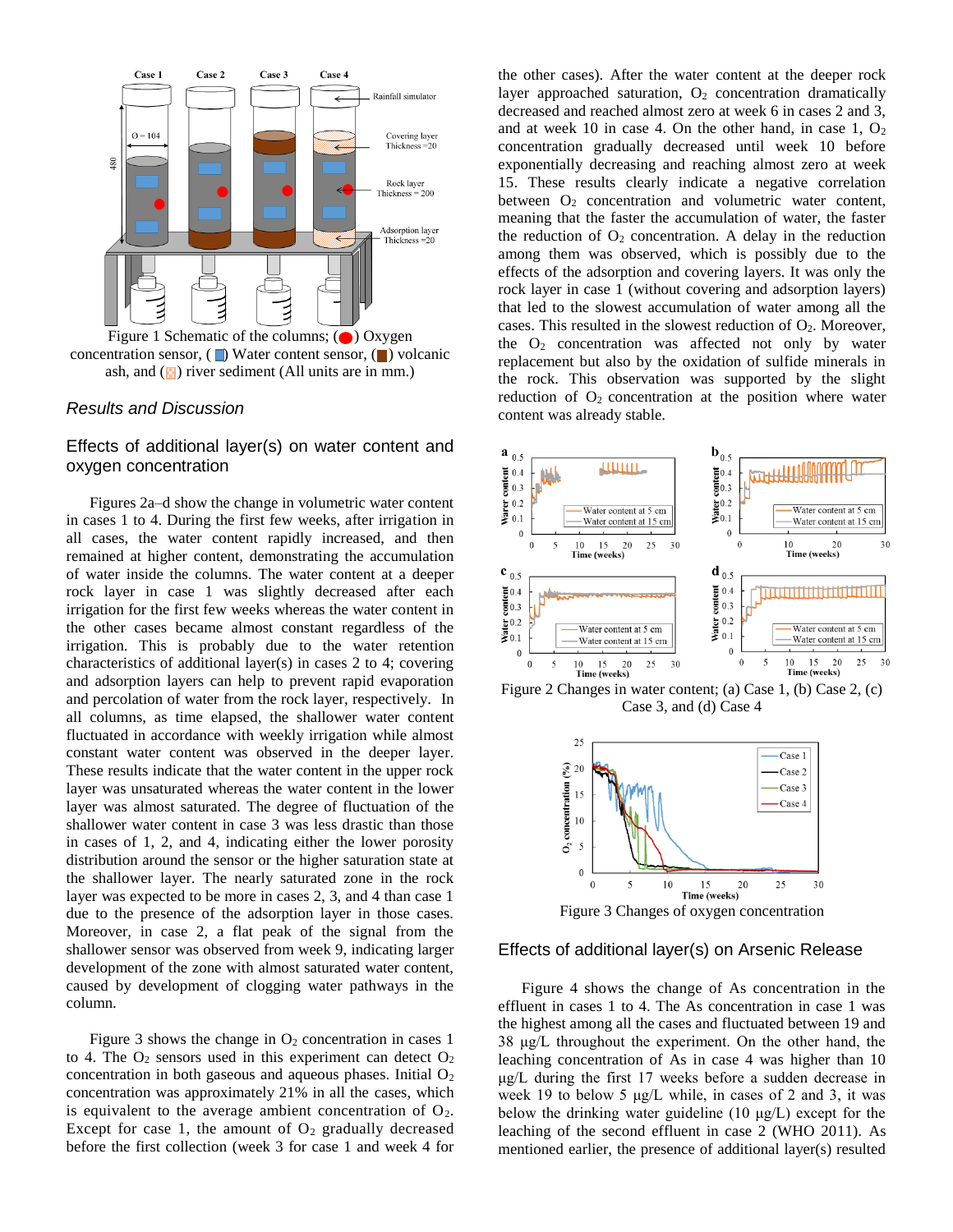in faster and larger development of the nearly saturated zone in the rock layer. This played an important role in reducing the mobilization of As because of the following mechanisms: first, when the water was accumulated within the rock layer, it led to a slower diffusion rate of  $O_2$  into the rock layer, and second, the lower  $O_2$  concentration decreased oxidation of sulfide minerals, especially pyrite, which resulted in less As released from the rock. Although the adsorption materials had a negative surface charge, these materials also contributed to the reduction of As levels because they contained substantial amounts of aluminum (Al) and iron (Fe) oxides and their own buffering capacity to lower the pH, resulting in increasing As adsorption by the development of a positive surface charge on the adsorbent. The role of the covering layer is generally to limit the intrusion of water and  $O_2$  from the surroundings into the rock. However, it could not be clearly determined since the effects of water runoff were restricted by using onedimensional column experiments. Moreover, the movement of water in the rock layer may also be a potential factor affecting the migration of As. In cases 2 and 3, the longer water retention time in the rock layer caused by lower hydraulic conductivity of the adsorption layer may lead to more precipitation of Fe oxy-hydroxide/oxide. Longer water residence time allows more time for water to dissolve Fe from the dissolvable phase (e.g.,  $Fe<sub>2</sub>(SO<sub>4</sub>)<sub>3</sub>$ ) and precipitate as Fe  $oxy$ -hydroxide/oxide, producing  $H^+$  as a by-product. This might be the result of a very low amount of As leaching in cases 2 and 3 due to the following reasons: the first is that these precipitates have high adsorption affinities toward As (Safiullah et al. 2004; Tabelin et al. 2012), the second is that As can also be co-precipitated with Fe oxy-hydroxide/oxide (Klerk et al. 2012; Ruiping et al. 2007).



Figure 4 Changes in As concentration with time

# **Evaluation of Water Movement in a Multilayer Soil Profile Using Hydrus-1D**

In searching for alternative materials that are cheap, easy to find in nature, and have the ability to adsorb As leached from the altered rocks for developing a sustainable disposal technique, a variety of analytical and numerical models have been introduced to evaluate the performance in both saturated and unsaturated conditions (Tabelin et al. 2014; Roy et al. 2014; Kofa et al. 2015; Dale et al. 2016). However, the study on the numerical model of As leaching and transport through the unsaturated porous media is still lacking. The water movement is an important factor influencing solute transport. Unlike the flow of water in saturated media, water movement in unsaturated media is much more complicated, which leads to the use of more complex water flow equation in

modeling. This, however, allows us to obtain more accurate prediction. Therefore, before simulating the solute migration, this chapter aims to evaluate the applicability in term of water movement of Hydrus-1D, a software package, in simulating the solute migration from column experiments. The model accuracy was assessed by comparing the observed data with predicted results.

# *Materials and Methods*

Column with additional layers of river sediment in the previous part was selected as a representative since it showed the most complicated As leaching behavior among all cases (Fig. 4).

Hydrus-1D was used to evaluate the transport phenomena of water through the multilayer soil column for a period of 30 weeks. In this study, one-dimensional model could be suitable to describe the flow of water since it was subjected to the transport in column (Simunek et al. 2009).

The movement of water was modeled based on onedimensional Richard equation as illustrated in Equation (1).

$$
\frac{\partial \theta}{\partial t} = \frac{\partial}{\partial z} \left[ K(\theta) \left( \frac{\partial h}{\partial z} + 1 \right) \right] \tag{1}
$$

Where  $\theta$  is the volumetric water content (cm<sup>3</sup>/cm<sup>3</sup>), t is time (h), z is the vertical axis (cm),  $h$  is the matric head (cm), and  $K(\theta)$  is the unsaturated hydraulic conductivity (cm/h). In this simulation,  $K(\theta)$  was determined by using the van-Genuchten relationship as shown below:

$$
K(\theta) = K_s S_e^{-1} [1 - (1 - S_e^{\frac{1}{m}})^m]^2
$$
 (2)

$$
\theta(h) = \theta_r + \frac{\theta_s - \theta_r}{[1 + |\alpha h|^n]^m} \tag{3}
$$

$$
m = 1 - \frac{1}{n}, n > 1 \tag{4}
$$

where the effective saturation  $(S_e)$  can be determined by:

$$
S_{\epsilon} = \frac{\theta - \theta_r}{\theta_s - \theta_r} \tag{5}
$$

and  $\theta_s$  is the saturated water content (cm<sup>3</sup>/cm<sup>3</sup>),  $\theta_r$  is the residual water content (cm<sup>3</sup>/cm<sup>3</sup>),  $K_s$  is the saturated hydraulic conductivity (cm/h), and *α*, *n*, and *m* are fitted parameters determining the shape of the soil water retention curve. The combination of Equations (1) through (5) describes the onedimensional water movement in both vadose and saturated zones.

The initial condition was used as a fixed water content, measured by the water content sensors. According to the experimental setup, the irrigated water was forced to flow vertically in one-dimension, surface water runoff was negligible, and a flow system existed as a free-outflow boundary. Thus, the upper boundary condition was selected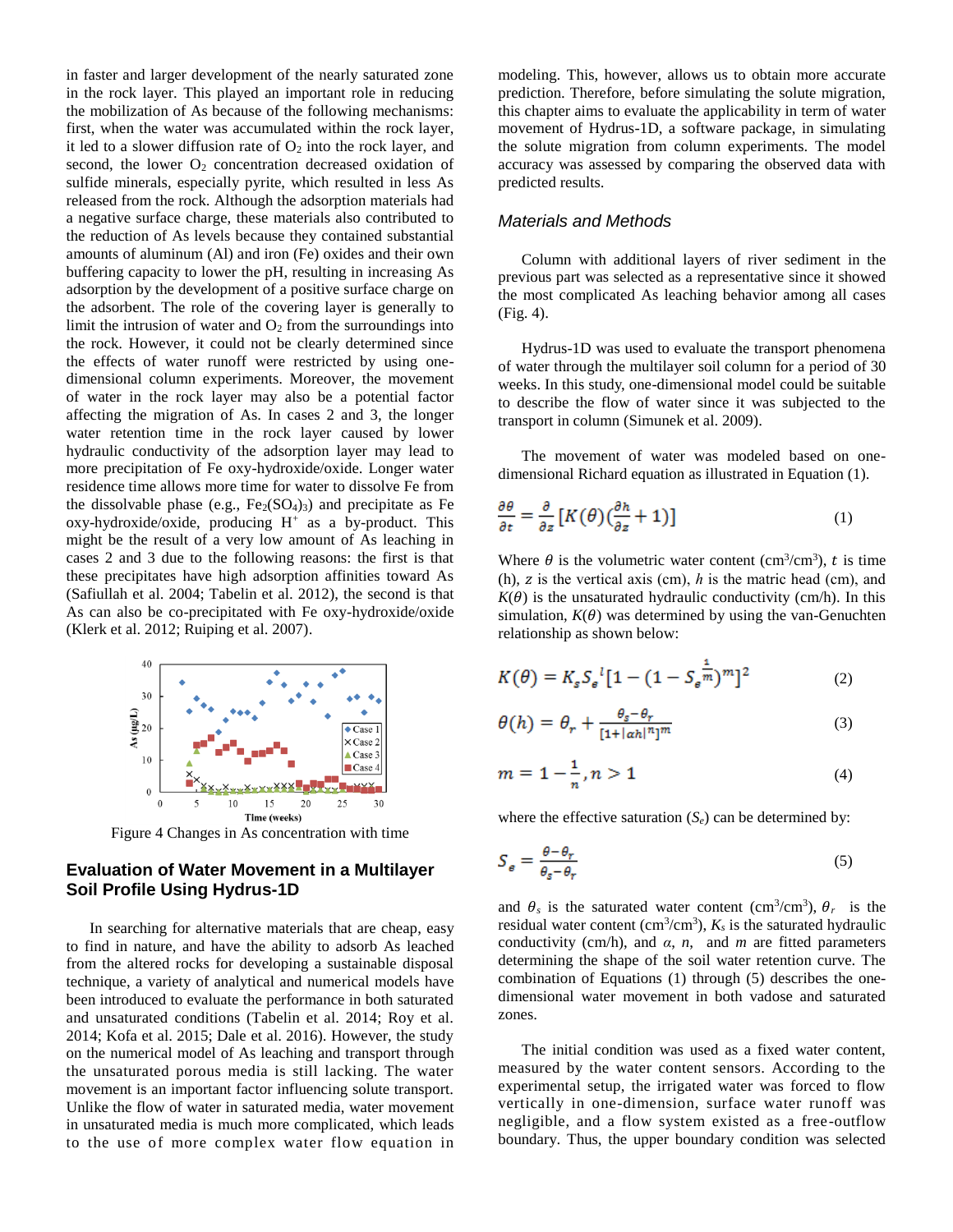as the atmospheric boundary with a hypothetical surface layer thicker than the amount of irrigation  $(>2.4$  cm) to represent zero surface water runoff. The lower boundary condition was selected as a seepage face with a specific head. The matric potential was varied to calibrate the model.

#### *Results and Discussion*

Water movement was simulated to fit the observed results as illustrated in Fig 5. Hydrus-1D could not simulate the water movement at the beginning of the experiment where the water content was not in the domain of the van-Genuchten equation ( $\theta_r = 0.27$  and  $\theta_s = 0.44$ ). However, this did not have a significant effect on the modeling of the solute transport since there was no effluent leaching out from the column during this period. In this experiment, water was first irrigated to air-dried samples and thus it was just filled the pores from the air-dried to field capacity  $(\theta_r)$  conditions before it started to move gravitationally out of the column (SSSA 1997). Most of the observed values matched well with the simulated results from the point where the water content was within the range of  $\theta_r$  and  $\theta_s$ . The higher observed data from the lower sensor during the first few weeks probably occurred due to an effect of the unequal hydraulic conductivity of the rock and river sediment. This caused the water to continue accumulating in the rock layer to some extent before flowing down to the layer of river sediment. The inaccurate prediction at the end of the simulation may occurr due to the development of clogging water pathways at the layer below the lower sensor. Although some differences occurred at the beginning and the end of the simulation, Hydrus-1D could predict the transient water movement with high accuracy most of the time. This suggests the capability of Hydrus-1D in simulating the reactive solute transport with accurate transient water movement.



Figure 5 Simulation of water movement using Hydrus-1D

## **Modeling and Evaluating the Performance of River Sediment on Immobilizing Arsenic from Hydrothermally Altered Rock in Laboratory Column Experiments with Hydrus-1D**

The discussion on the capability of Hydrus-1D in modelling of the water movement in the column with a multilayer soil profile was done in the previous part. After approving the capability of Hydrus-1D, performance of the unsaturated river sediment on immobilizing As from hydrothermally altered rock is evaluated. In order to achieve this, Hydrus-1D was used to simulate the solute transport through the unsaturated adsorbent in case 4 with the input of

water movement from the previous part. The characteristics of As migration through the unsaturated adsorbent was assessed based on experimental and simulation results. This study would help in the development of a sustainable way of disposing the hazardous waste rocks.

#### *Materials and Methods*

After 30 weeks of experimentation, all columns were disassembled. The rock layer was divided into 4 equal portions (5 cm thick) while both covering and adsorption layers were sectioned in half (1 cm thick). Then, the sectioned samples were air dried under ambient conditions and separately kept in air-tight containers prior to the leaching experiments. The leaching experiments were conducted by mixing 3 g of the solid sample with 100 ml of 1 M hydrochloric acid (HCl) at 200 rpm for 2 hours. The suspensions were then filtered using 0.45 µm Millex®filters (Merck Millipore, USA). Finally, all filtrates were stored at 6ºC prior to chemical analysis using ICP-AES (ICPE-9000, Shimadzu Corporation, Japan).

The As transport through the unsaturated adsorption layer (river sediment) was simulated using the one-dimensional advection-dispersion with retardation and first-order decay equation.

$$
\frac{\partial \theta Rc}{\partial t} = \frac{\partial}{\partial z} \left[ \theta D^w \frac{\partial c}{\partial z} \right] - \frac{\partial qc}{\partial z} + Fc \tag{6}
$$

The retardation factor  $(R)$  is defined by;

$$
R = 1 + \frac{\rho K_d}{\theta} \tag{7}
$$

where  $\rho$  is the bulk density ( $g/cm^3$ ),  $K_d$  is the distribution coefficient (linear adsorption isotherm coefficient), *C* is the solute concentration (mmol/cm<sup>3</sup>),  $D^w$  is the solute dispersion coefficient for the liquid phase  $\text{cm}^2/\text{h}$ , *q* is the Darcian fluid flux density (cm/h), and  $F$  is the first-order decay term (1/h).

The solute transport was simulated with an initial As concentration of zero in the adsorption layer (fresh adsorbent). The upper boundary condition was set for a concentration flux where the concentration of As can be specified. On the other hand, zero concentration gradient (no change in concentration) was chosen as the lower boundary condition since there was no generation or leaked of As along the way from the adsorption layer to the container. The model calibration of the solute transport was done by adjusting two parameters including distribution coefficient (*Kd*) and firstorder decay constant (*F*). The irrigation and input concentration of As were considered based on the results from the previous part and the average As leaching concentration from case 1 (30  $\mu$ g/L), respectively.

#### *Results and Discussion*

The leaching experiments of the post experimental soil samples were performed to investigate whether or not the precipitation of Fe oxy-hydroxide/oxide was formed and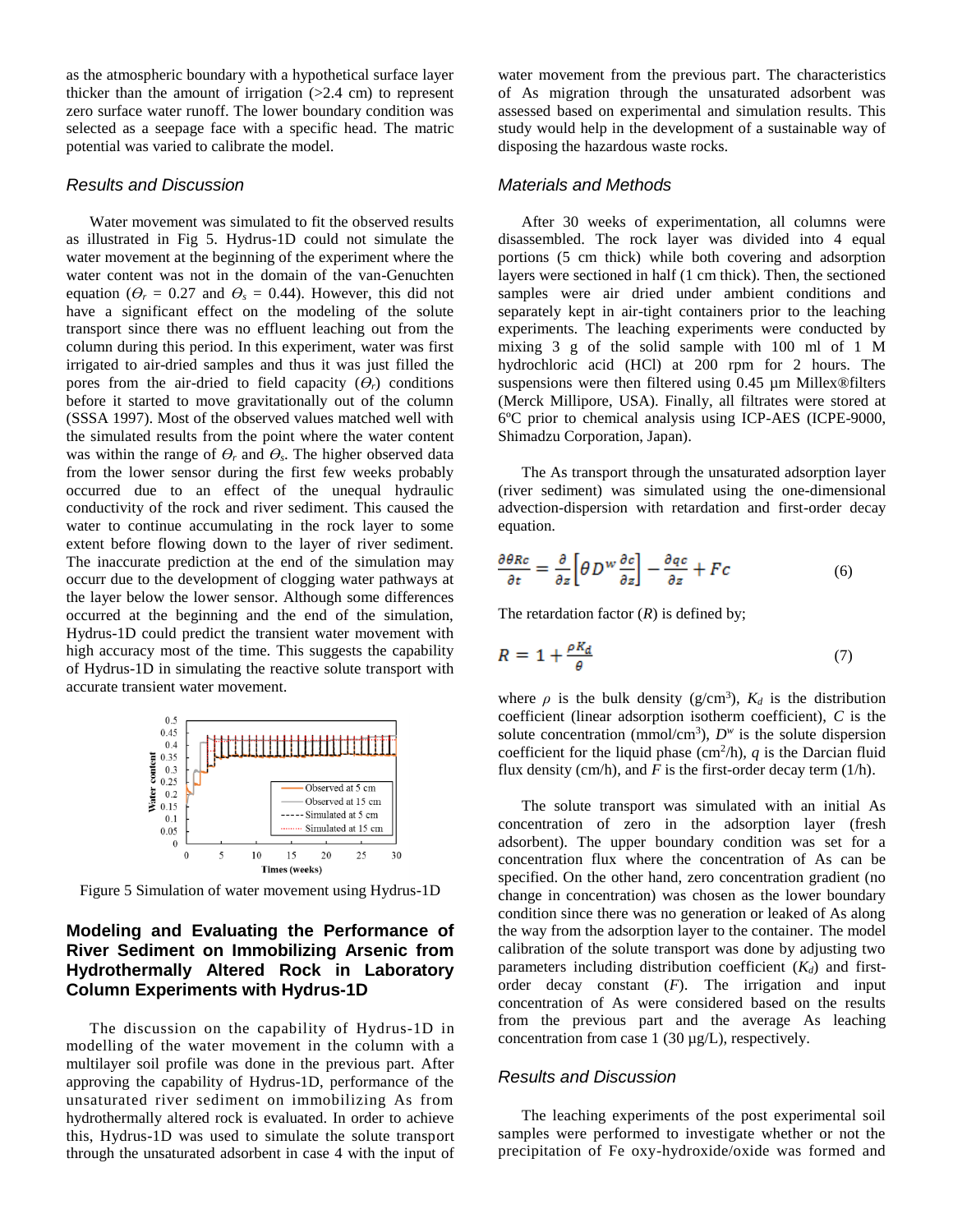retained inside the column. The leaching concentrations Fe with depth in cases 1 and 4 are shown in Figs. 6a and b, respectively. The concentrations of Fe leached from the rock were almost identical in all depths and in both columns, demonstrating no precipitation of Fe compounds in the rock layer. Meanwhile, the concentration of Fe in the leachates from the adsorption layer was significantly higher than those from the covering layer. These results confirm the precipitation of Fe oxy-hydroxide/oxide in the river sediment. Consequently, As can be immobilized by co-precipitation with and/or adsorption onto this newly precipitated Fe compounds (Klerk et al. 2012).



Figure 6 Changes in leaching concentration of Fe with depth: (a) case 1 and (b) case 4

Hydrus-1D was used to simulate the reactive transport of As through the adsorption layer. The simulation was done by using the advection-dispersion with retardation and first-order decay equation (Equation (6)) with an assumption of an equilibrium solute transport model. The equilibrium assumption for the solute transport was made due to the fact that As concentrations in the effluents collected at four different times during the week were almost identical. In other words, the flow was slow enough for the adsorption to reach equilibrium.

Figure 7 shows comparison between simulated results of As migration and observed ones. The leaching behavior of As was divided into 3 periods. First, when the level of As rapidly increased during the first few weeks and then fluctuated slightly with the As concentration higher than drinking water standard  $(10 \mu g/L)$  (WHO 2011) prior to week 17 in the second period. In the last period, a sudden decrease of As level occurred and it remained below 5 µg/L. The modeling was done varying two solute transport parameters, *K<sup>d</sup>* and *F*. The values of the fitted parameters at different periods are listed in Table 1. First, *F* was given as a constant equal to 0.01 1/h to adjust the plateau level (at approximately  $15\mu g/L$ ). The  $K_d$  was then varied to fit the breakthrough characteristic of As. The value of F remained at 0.01 1/h until week 17 before increasing to 0.06 1/h in which it brought the As concentration down and maintained the leaching concentration at around 3 µg/L from weeks 19 until the end of the simulation.

The simulated results reveal that the mobility of As at the beginning was mainly controlled by *Kd*. Thus, the major

mechanism retarding the mobility of As in this period was expected to be a reversible adsorption onto the river sediment. After that, the first-order decay constant played a role in maintaining the leaching concentration of approximately 15 µg/L prior to week 17. This likely represents the depletion of As from such phenomena as faster reduction and slower diffusion of  $O_2$  into the rock layer and co-precipitation and adsorption onto newly precipitated Fe oxy-hydroxide/oxide. As time elapsed, the first order decay contributed more significant effect on As releasing behavior. This illustrates further depletion of As likely due to the significantly lower generation by oxidation of sulfide mineral in the rock layer. During this period, the major mechanism of As generation shifted from dissolution to oxidation. This can be explained using the leaching behavior of sulfate  $(SO<sub>4</sub><sup>2</sup>)$ , one of the major coexisting ions (Fig. 8). The  $SO<sub>4</sub><sup>2</sup>$  concentration in case 4 exponentially decreased and then stayed stable at low concentration afterwards. The rapid decrease of  $SO<sub>4</sub><sup>2</sup>$ concentration indicates the release of As from both soluble and oxidizable phases. However, the release of As from the soluble phase decreased with time, suggested by the reduction of a flushing-out trend. Therefore, the combination of the allocation of the As generation mechanism and very low  $O_2$ concentration in the rock layer led to a significant reduction of As generation in the last period. In addition, as time elapsed, Fe oxy-hydroxide/oxide continued to precipitate onto the surface of the river sediment, resulting in a higher surface area of the newly precipitated adsorbent over time. Consequently, a higher chance of As being adsorbed onto these newly precipitated materials can be expected.



Figure 7 Simulation of As breakthrough in case 4 using Hydrus-1D



Figure 8 Leaching behavior of  $SO<sub>4</sub><sup>2</sup>$  in case 4